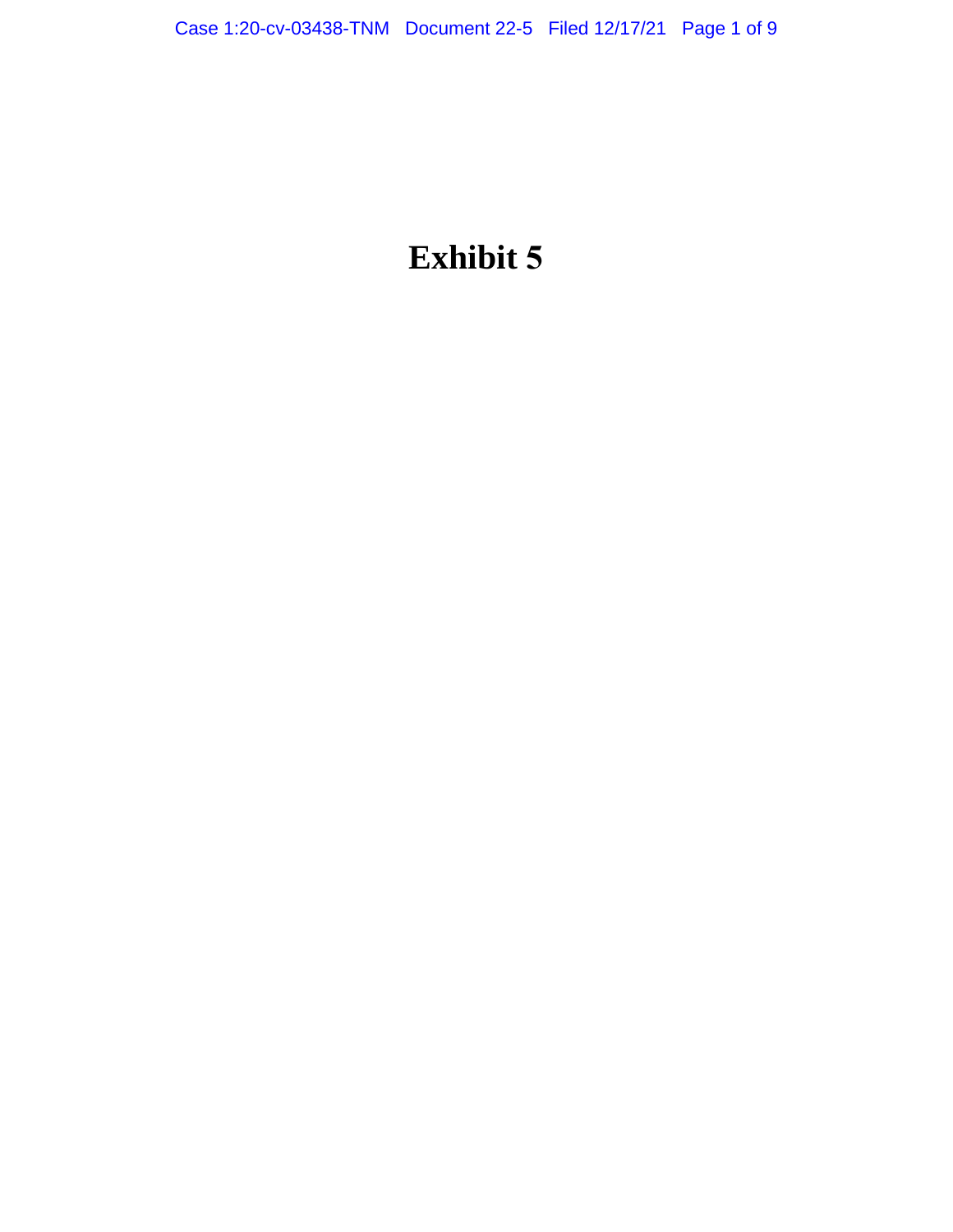# **DECLARATION OF BRUCE D. ANDERSON**

Pursuant to 28 U.S.C. § 1746, I hereby declare as follows:

1. My name is Bruce D. Anderson and I reside at 9220 Grove Drive, Chisago City Minnesota which is considered part of the North Metro of the Twin Cities. I have lived here 2 ½ years. Prior to that I lived in: Cloquet, MN (near Duluth MN) from 2000-2016; Grangeville, Idaho from 1990-2000; Spearfish South Dakota from 1988-1990; Red Lodge Montana from 1983-1988; Watford City North Dakota, from 1978-1983; Fargo, ND from 1974-1978; Crookston, MN from 1972-1974; and South St. Paul, MN from birth in November 1953 to attending college in 1974.

2. My interest in the natural world and conservation arose while in high school when my parents purchased 120 acres of forest land and wetlands in north central Minnesota. I began to appreciate natural landscapes and wild places on this property that launched my natural resources education and career.

3. I graduated from North Dakota State University in 1977 with a degree in Range Management (Botany Department) with a minor in Wildlife Management. Following graduation, I began a career with the US Forest Service as a Range Management Specialist and Wildlife Biologist in the National Grasslands of SE North Dakota. I continued this career in the Badlands of Western North Dakota, the Black Hills National Forest (NF) of South Dakota, the Custer NF in South Central Montana, Nez Perce NF in West Central Idaho and finally the Superior NF in Northeast Minnesota. Following my federal Forest Service career, I was hired by the Minnesota Department of Natural Resources and had a four-year career as an Assistant Wildlife Manager in northern Minnesota.

4. During my natural resource career, I was involved with and/or responsible as program manager for wildlife management, wilderness, wild and scenic rivers, non-native invasive species (NNIS), range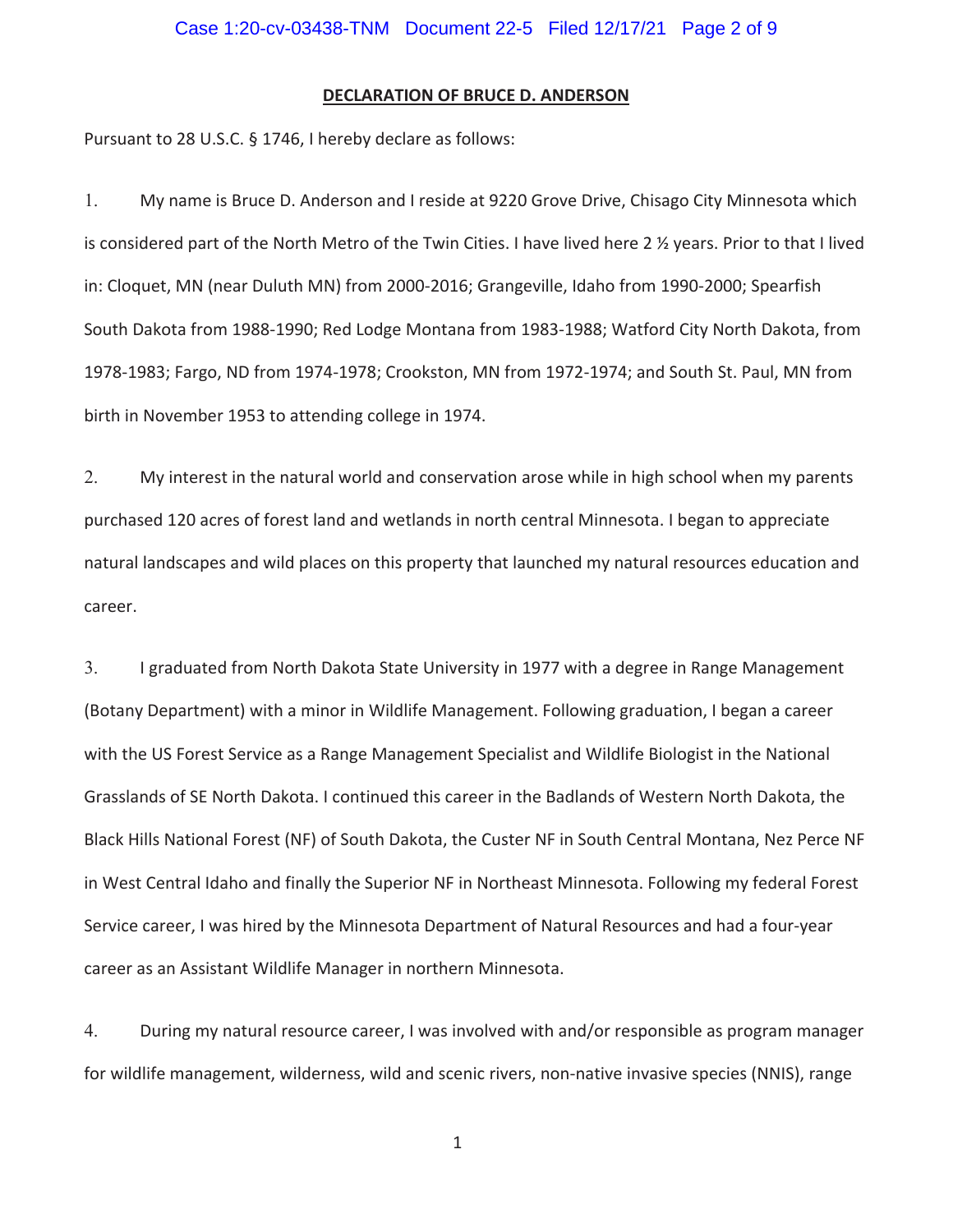# Case 1:20-cv-03438-TNM Document 22-5 Filed 12/17/21 Page 3 of 9

management, oil and gas development, mining, developed recreation and trails, fire effects monitoring and timber management. Involvement in these programs and areas has given me a working knowledge of ecosystem function and process across diverse landscapes including montane, canyon lands, northern plains prairies, the north woods, open brushlands and hardwood forests. This has allowed me to recognize, plan and execute management that sustained or enhanced ecosystem health. It also made me aware of the close relationship between population growth in the United States and environmental impacts.

5. When I was in elementary school in 1964, the U.S. population was only 190 million. It is now over 328 million. Immigration, both legal and illegal, has contributed to the rapid growth of Minnesota's population. According to the Minnesota State Demographic Center, in Minnesota immigrants comprise 10% of the population, and their children have led to even more population growth. Minnesota had about 113,000 foreign-born residents in 1990, but that number had more than quadrupled to about 457,200 residents by 2015. The net change for Minnesota's foreign-born population was an *annual* increase of 13% between 1990 and 2000, 4.5 % between 2000 and 2010 and 4.2% between 2010 and 2015.<sup>1</sup> By comparison, population growth due to natural increase in Minnesota was less than 1%, .6% and .4% annually during those same years. The driver of Minnesota's population growth is projected to shift by 2031 when population gains from net migration are anticipated to outpace natural increase. <sup>2</sup> Because of my long career in resource management has lead me to understand how profoundly population growth affects the environment, this unending population growth fills me with worry. Population growth leads to development and urban sprawl. I have observed firsthand the loss of open space and wildlands stemming from urban and rural sprawl in

<sup>&</sup>lt;sup>1</sup> See Minnesota State Demographic Center at https://mn.gov/admin/demography

 $2$  Id.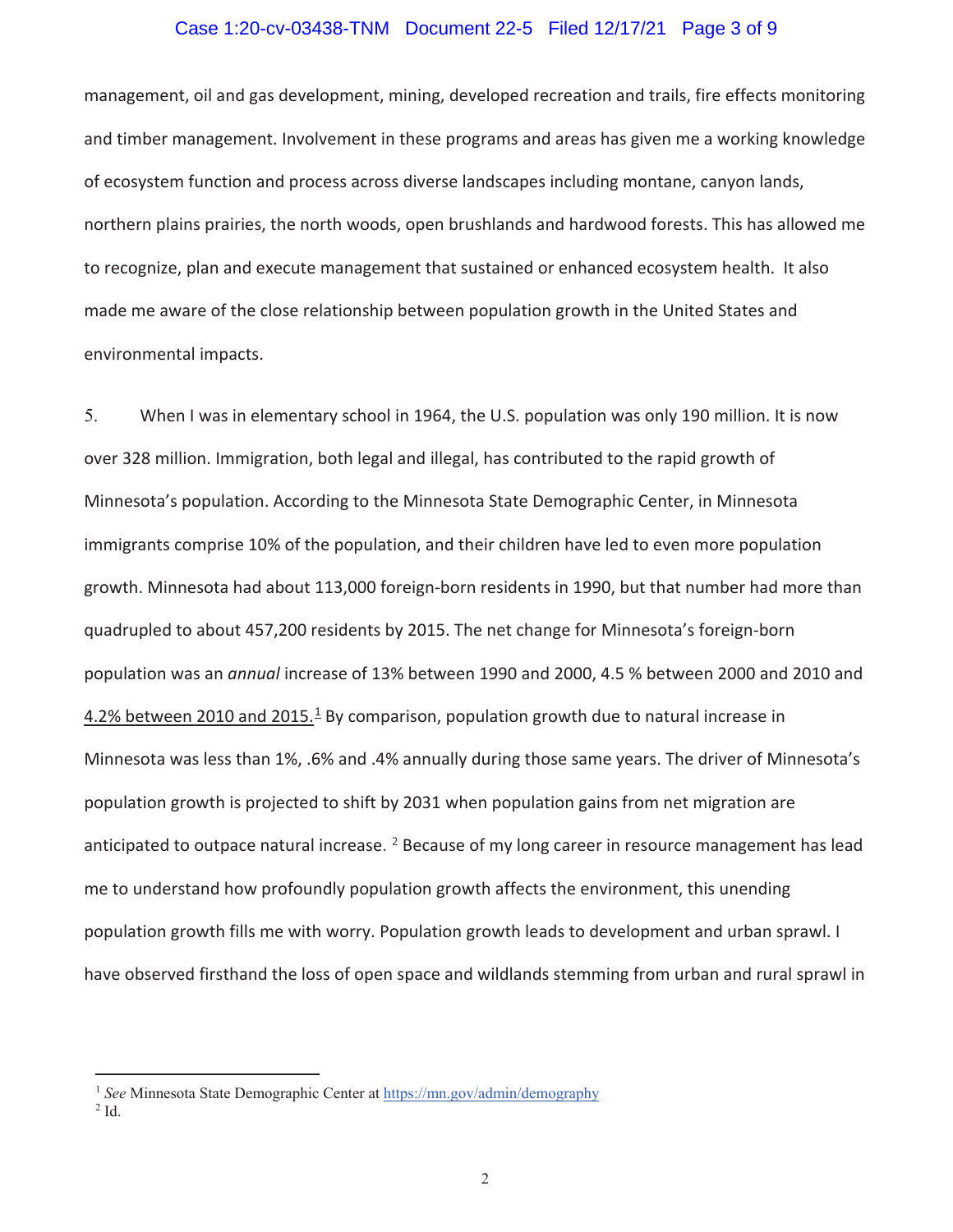## Case 1:20-cv-03438-TNM Document 22-5 Filed 12/17/21 Page 4 of 9

all five states I've lived and worked in and many states I've travelled through. But the loss of the open spaces in Minnesota are especially saddening for me to experience.

6. As a native Minnesotan, two natural landscape features that have always been especially important to me are native grasslands and wetlands, particularly prairie wetlands. Over half of my natural resource career I've been involved with grassland and prairie management and during that time and continuing through today, I've developed a genuine appreciation and love for grasslands through personal experience with them. Historically, Minnesota's prairies and "Big Woods" forest covered the land in the state— and now it has nearly disappeared. The loss of the prairies means a loss of a wealth of diverse species, habitats and cultures that thrive there. With its fertile soil and nutritious grasses, prairie became the basis for an agricultural empire. It is Minnesota's most endangered habitat type. I deeply value my experience exploring and protecting the prairie and deeply mourn and worry it will continue to disappear. The near elimination of native prairie has inspired many efforts to protect remaining parcels, but the pressure to further develop the lands of Minnesota will only increase if population continues to grow at a high rate through immigration. Although less involved, I also was responsible in management and protection of wetlands. Historically, Minnesota's prairies and "Big Woods" forest covered vast amounts of the land in the state— and now they have nearly disappeared. By the turn of the  $21^{st}$  Century, wildland retaining much of their original wildness and naturalness constituted only 7 percent (3.1 million acres) of the state. Today I search out and continue to explore protected tall grass prairie remnants and wetlands. Unfortunately, today these landscapes are rare, due in part to the development caused by immigration driven population growth.

7. In Minnesota, within the Twin Cities 7 county Metro Area (SCMA), the average number of homes permitted between 2000 and 2015 was approximately 13,000 homes per year. Based on the upswing in construction the past two years, it is estimated the average annual permitted homes will approximate 18,500 for the SCMA. Assuming this permitting rate contines the next five years, by 2022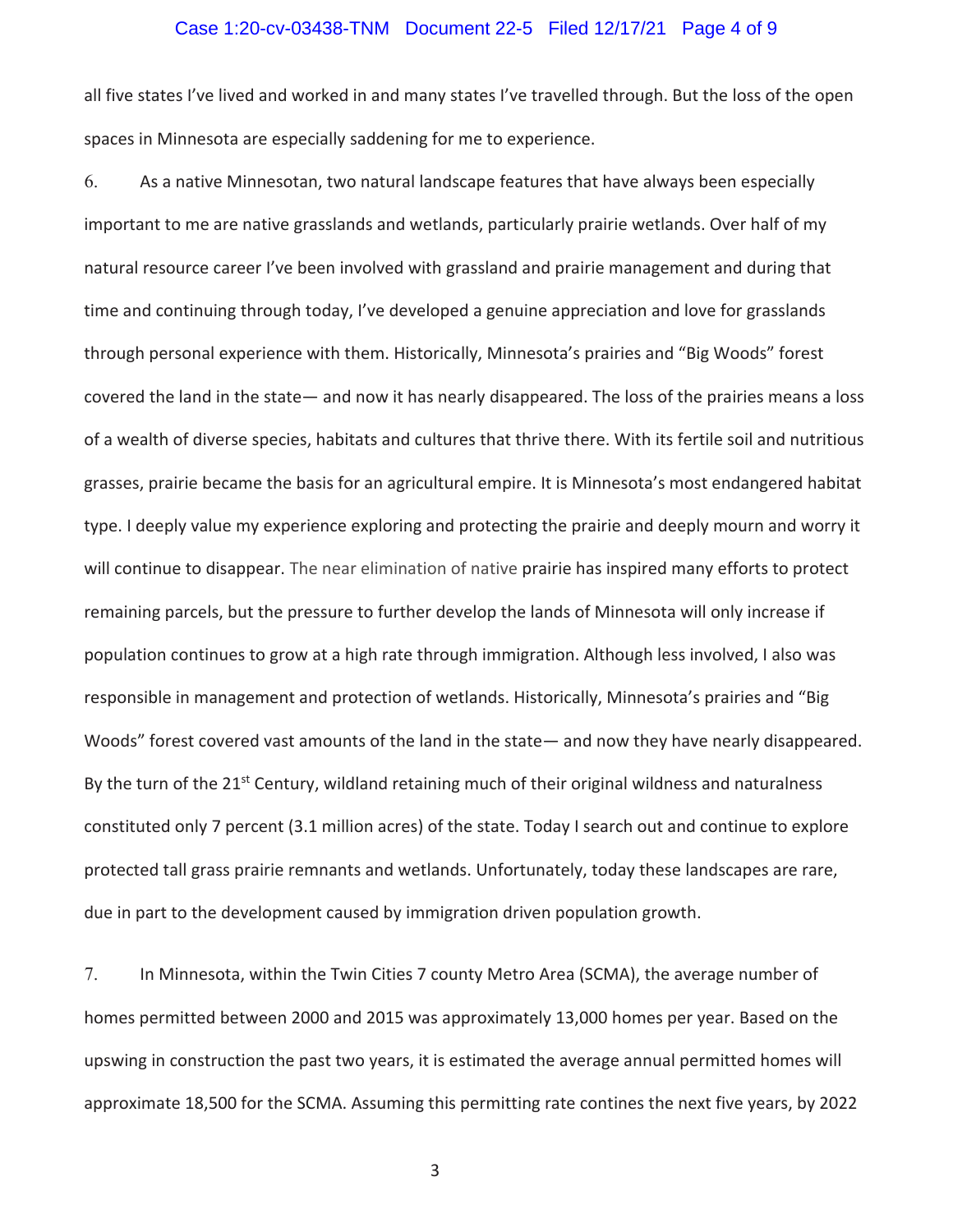# Case 1:20-cv-03438-TNM Document 22-5 Filed 12/17/21 Page 5 of 9

up to 92,500 new homes could be built in the larger metro area. Accepting that the average urban land use per 1,000 urban residents is 0.6 square miles or 384 acres per 1,000 urban residents<sup>3</sup> and a 2.5 household average, 4 384 acres were developed per 400 households. This equates to about .96 acre per household or new homes constructed. Subsequently within the SCMA it is estimated that between 78,000 acres and 110,000 acres could be developed annually. Immigrants already constitute 10% of Minnesota's population.<sup>5</sup> This has happened without any NEPA analysis. But now, with the Biden Administration promising and already delivering on its promise to greatly accelerate immigration , I worry that that the praire and wetlands will only continue to be further encroached upon.

8. I am an avid a birdwatcher and student of natural history, and my enjoyment of these activities has become more and more threatened by this kind of urban sprawl and other development caused by population growth encroaching ever further into the native wildlands I cherish. While observing the natural world in Minnesota and Wisconsin, over time I have personally witnessed the dramatic decline of many species I used to readily observe. This includes endangered species such as the Western Fringed Prairie Orchid, the Piping Plover and Black Footed Ferret. These species have brought me so much enjoyment for so much of my life. Now I have to drive to more and more far-flung areas to witness them. I greatly fear that if federal government driven population growth continues or accelerates, these once abundant species will disappear altogether. My fears have been realized with the abrupt change in immigration policies imposed by the Biden Administration that have already lead to greatly accelerated population growth.

<sup>&</sup>lt;sup>3</sup> Numbers are calculated by the Belwin Conservancy, see  $\underline{http://belowin.org/}$ .<br><sup>4</sup> See Metropolitan Council Statistics, at https://stats.metc.state.mn.us/profile/

<sup>&</sup>lt;sup>4</sup> See Metropolitan Council Statistics, at https://stats.metc.state.mn.us/profile/detail.aspx?c=003.<sup>5</sup> *See* Minnesota Compass, at https://www.mncompass.org/topics/demographics/immigration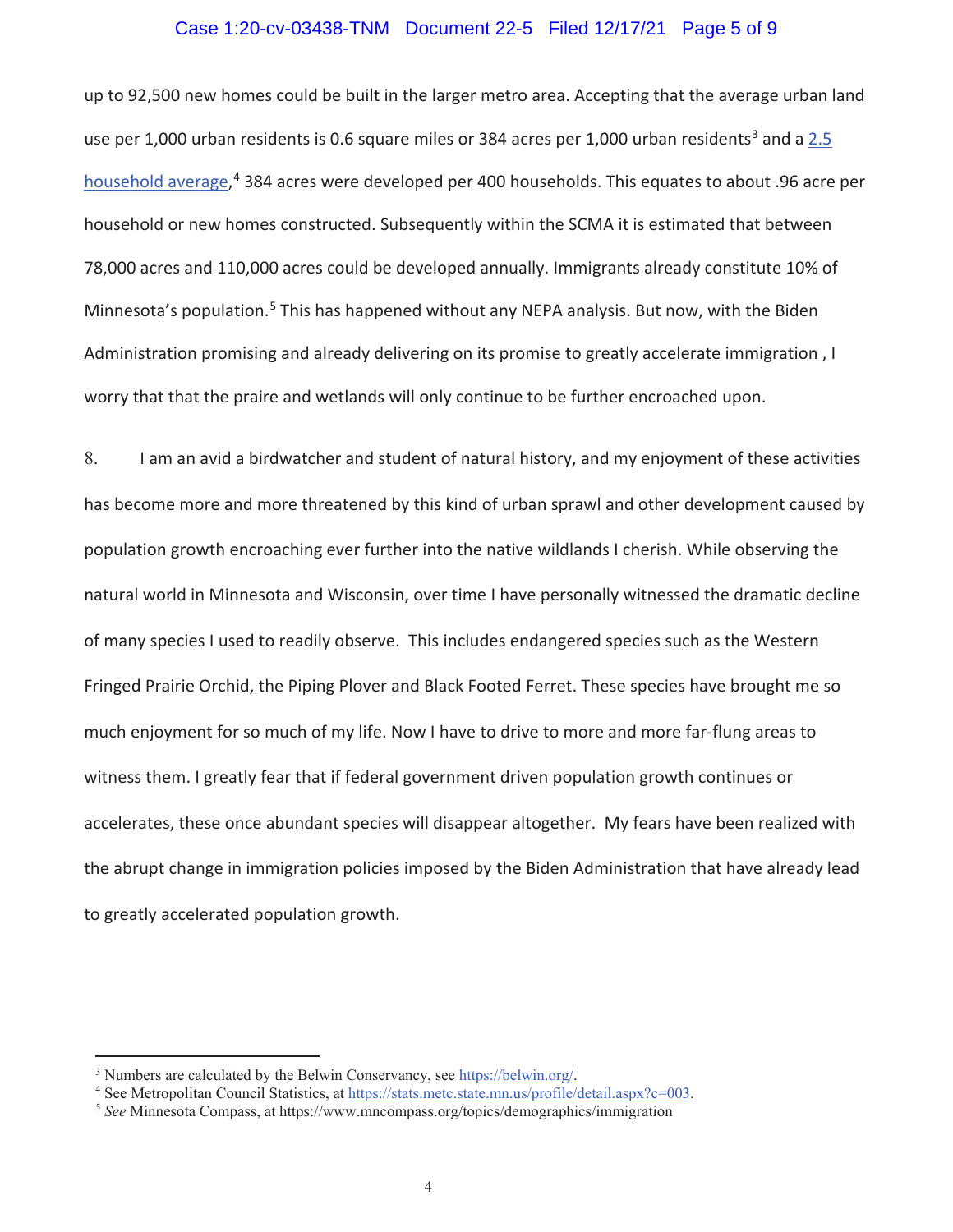# Case 1:20-cv-03438-TNM Document 22-5 Filed 12/17/21 Page 6 of 9

9. This sprawl not only directly displaces native and rural habitats but has indirect affects to the environment including increased recreational pressure on adjacent open space, accelerated pollution to watersheds and air sheds, increased infra-structure that displaces yet more open space and an increase in abandoned pets particularly house cats. It is not only that roads and houses are encroaching on former wild land—even reserved public spaces feel a crush from being used by so many nearby people to recreate that never used to be the case. Motorized recreation on public lands has sharply increased as ever more people crowd into the remaining spaces for their enjoyment of nature. This increase has threatened wildland character because of the unauthorized creation of roads and trails and the associated erosion, water-quality degradation, habitat destruction and wildlife harassment. ATVs are also a major factor in the spread of noxious and invasive weeds. Over the past forty years I have personally seen the huge proliferation of motorized recreation. I have been dismayed by the loss of solitude resulting from ATVs; I have had my enjoyment of certain trails interrupted because of ATV traffic (places years ago where there no such traffic). The physical and acoustic footprint of these vehicles negatively impacts big small game and non-game species, which are sensitive excessive noise and disturbance particularly during the breeding season and throughout the winter. Displacement during winter depletes energy reserves needed for survival and reproduction by mammals and birds. Engine noise scares and disorients animals while physical tracks destroy habitat and food sources. I have to venture farther and farther into the wilderness to enjoy these twildlife species. Many animals I once enjoyed have either disappeared or left. I have also witnessed entire landscapes in Minnesota and western states succumb to invasive plant expansion over time. Invasive plant species, spread and encouraged by human activity in developments, have altered many recreation sites to the point where conditions were more hazardous for recreation.

10. In summary, the opportunity to experience natural landscapes, wild animals and wild places has drastically diminished during my lifetime. I fear my grandkids will have only a fraction of remaining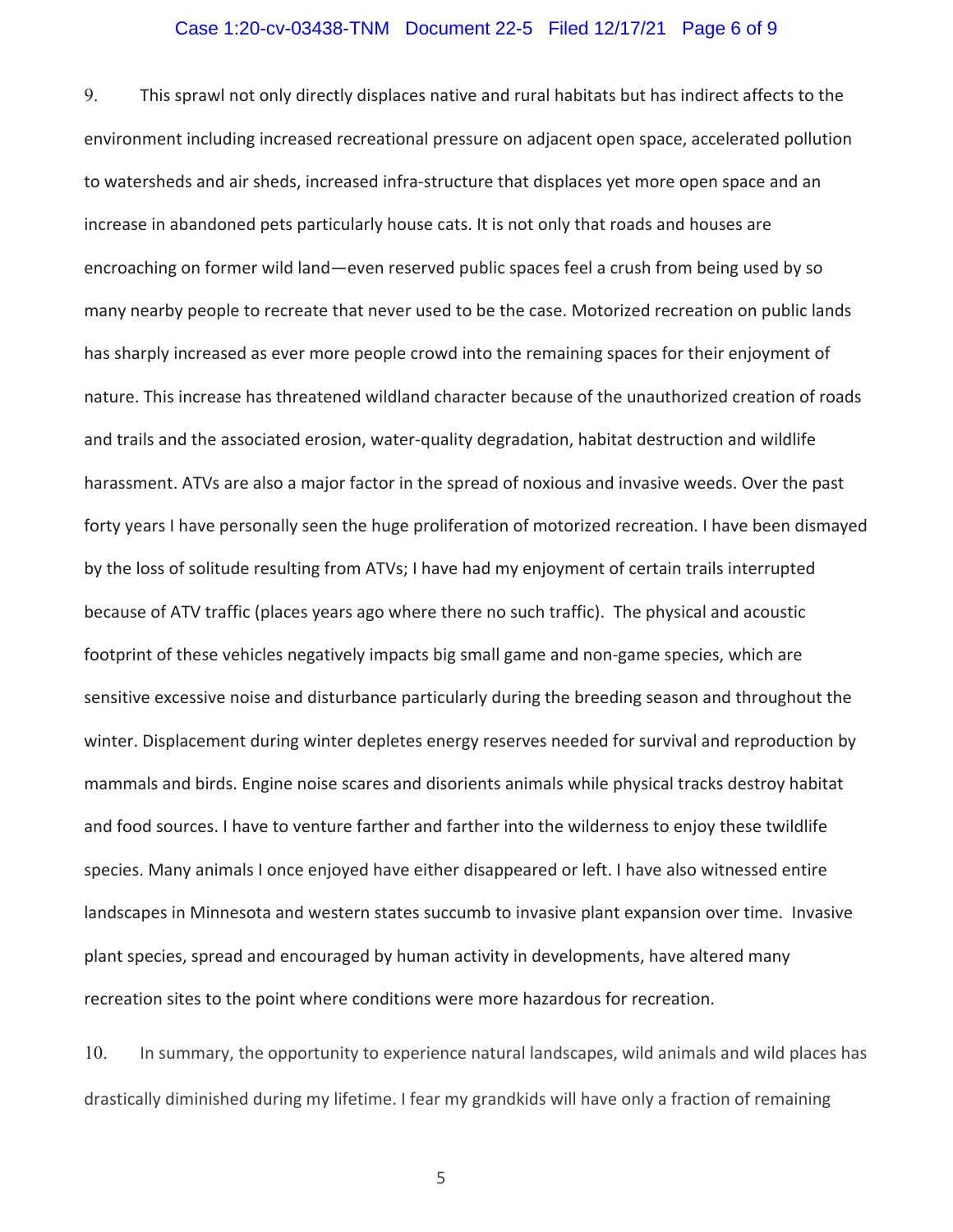# Case 1:20-cv-03438-TNM Document 22-5 Filed 12/17/21 Page 7 of 9

wildlands to enjoy when they are adults. This loss is driven by an ever- expanding population with an insatiable appetite for consumer goods which in turn is propelled by a broken immigration policy and the ability of Presidential Administrations to impose population growth at will, without any accountability. To sustain a quality of life that we have all grown accustomed to, we must ensure that our wildland heritage be preserved which can only be accomplished if the US Government enacts and implements a sustainable immigration policy.

11. The Biden immigration actions, if continued, are incompatible with preserving our diminished wildland heritage of Minnesota and Wisconsin without a drastic change in American lifestyle. Additional natural landscapes could be protected from urbanization or intensive agriculture through public land acquisitions and easements but it is unclear if this would mitigate or offset an increasing population. Certainly, such policy choices ought to be disclosed and debated *before* choices like these are imposed upon Americans.

12. As a Forest Service natural resource manager, I am familiar with the National Environmental Policy Act (NEPA)—in fact I have been responsible for various aspects of environmental analysis under NEPA myself. NEPA requires that the federal government contemplate environmentally significant actions before carrying them out. Our current system of NEPA analysis requires environmental analysis before far less significant actions than immigration. I've observed and written NEPA documents for minor federal actions such as issuing federal permits for ranchers to graze livestock, develop small water structures and treat noxious weeds yet tens of millions of people are granted permission to move to this country permanently and the government never even considers the environmental impacts? I know that it is arbitrary and capricious that none of our agencies that implement immigration policy carry out NEPA analysis.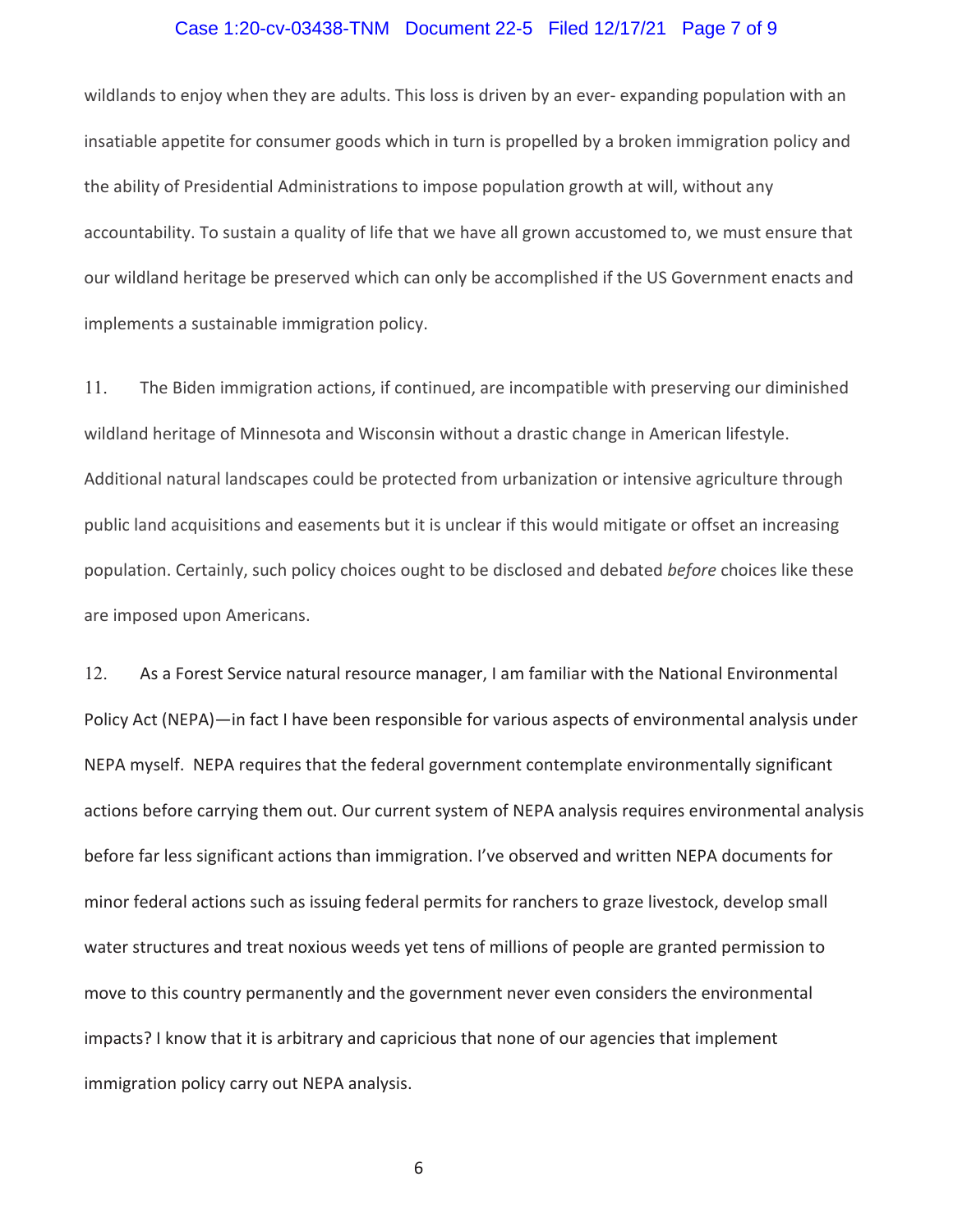# Case 1:20-cv-03438-TNM Document 22-5 Filed 12/17/21 Page 8 of 9

13. One of the actions that has had a particular impact on Minnesota and the environment is the Refugee resettlement program. Minnesota is a notable destination for refugees, and the family members that follow them through chain migration. Unlike the arrangements between cattle ranchers and the Forest Service to graze cattle, the arrangements between refugee resettlement agencies and the state department are never analyzed under NEPA. In fact, they are kept secret to the local public. Yet, these arrangements directly bring the people from other countries into Minnesota. It is the perfect example illustrating that the neglect of NEPA analysis for immigration is entirely arbitrary.

14. The Biden Administration is now carrying out a flurry of actions, all aimed to accelerate migration into America faster than ever. These actions have already, and will continue, to greatly accelerate population growth. Because the Department of Homeland Security's NEPA procedures enable a complete failure for immigration agencies to analyze their actions, the Biden Administration has been able to get away with all of these actions without the process due to the American public. 15. An action that is being carried out by the Biden Administration that particularly affects Minnesota and the Twin Cities is actions is raising the numbers of refugees that will be resettled into the country. The State Department has announced that it will be awarding contracts to resettle refugees to non-governmental organizations (NGOs). There are several local branches of these NGOs in Minnesota that will resettle refugees (and may also resettle Afghan nationals arriving on a Special Immigrant Visa). These contracts will accelerate population growth in my community. But I will have no opportunity in any kind of local hearing to hear what the plans are for the Twin Cities, as NEPA ought to provide me. This is a clear violation of my rights under NEPA, which should provide public accountability and public transparency at the very least.